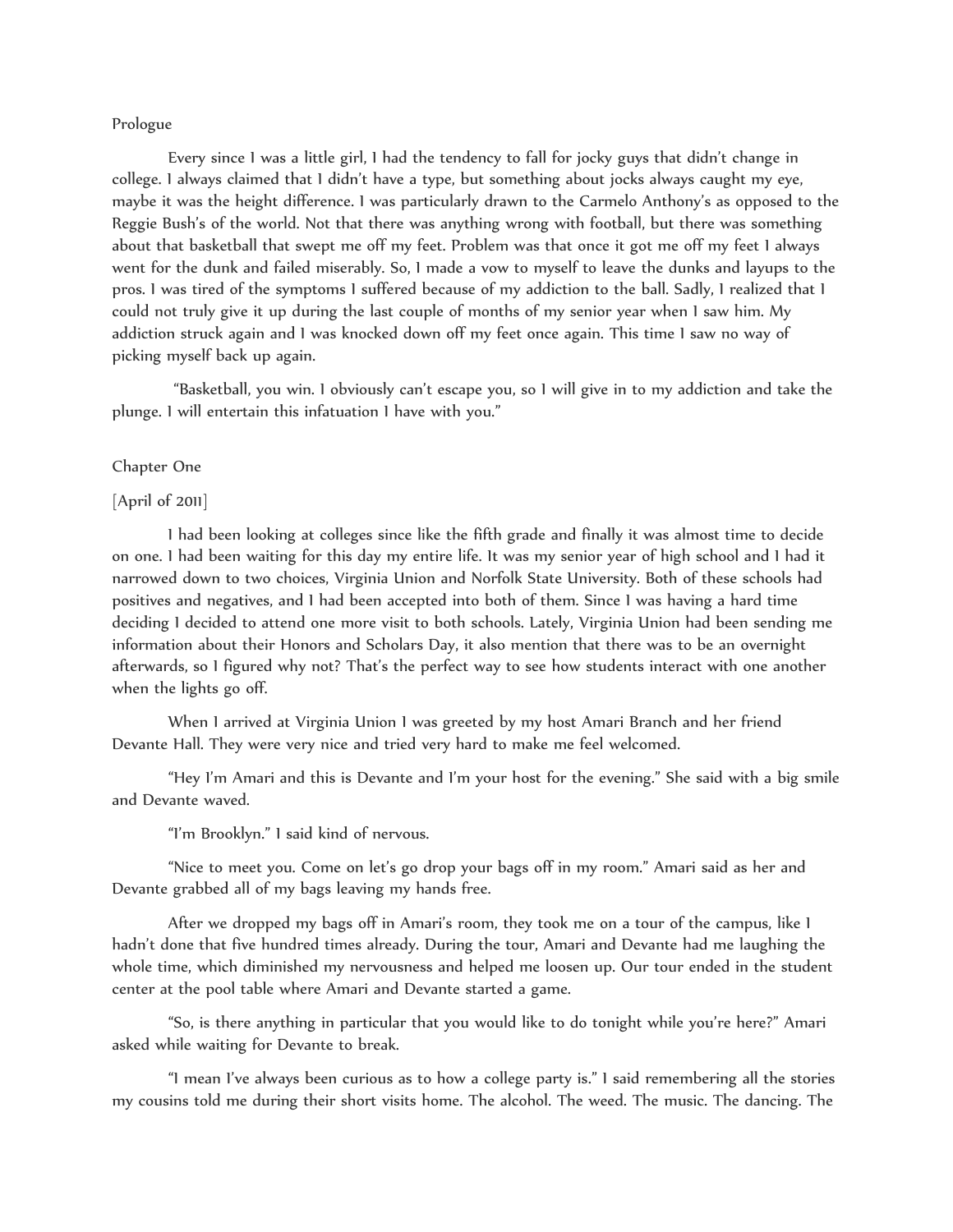boys. The whole thing intoxicated me and I wanted to be part of that atmosphere, not that I drank or smoke. But I could dig the music, dancing, and definitely the boys.

"Hm…that could be arranged." Amari said after knocking one of Devante's balls in.

"Really?" I said extremely enthused.

"Yeah. But…" Amari said watching Devante take a shot.

"But what?" I asked wondering why Devante was aiming at Amari's ball.

"But everyone's at the men's basketball game right now, so the parties won't be until later on tonight." Devante said after missing his shot.

"Basketball game…?" I said as my heart slowed down and my head went over my many failed "dunk" attempts.

"Yep." Amari said missing her shot. "They're playing right now over there in the convocation center." I looked over to where she indicated and I felt the familiar pull that occurs when my basketball addiction kicks it. I walked over to the gym door and knowing I'd regret it I looked in the window and saw him. Mhmm...I loved a man with big feet, but big feet plus great taste in shoes were nice too. I was a sneaker head on the low, and his sneakers were speaking to me. His feet were sporting a customized pair of Kobe VIs with yellow on the outsole and lining and an all-black branding. He had muscular calves and despite his baggy shorts I could tell that he had the thick thighs and tight butt to match. Too bad I couldn't determine whether he was working with a monster or not, but if the saying held true those big feet and hands might be telling me something. Let me focus before I go jump his bones and get my own slam dunk, his arms were well defined and I could just imagine how they'd feel when he lifted me up in the air and…come on Brooklyn focus, you're a virgin and virgins shouldn't have those types of thoughts. Anyways, even though he was sitting down I could clearly tell he was over 6<sup>th</sup> feet which was definitely my type since it went well with my 5 ft 4 inches. The icing on the cake was his low cut hair and brown milk chocolate skin tone. I just wanted to take a big ass bite. He was the most amazing thing I've ever seen. I had to back away before I went in there and made a fool of myself, but I was glued to my spot. My breathing slowed and my pulse quickened, and the moisture between my legs grew. I needed to get my mind off this asap.

"Brooklyn?" I heard Devante call.

"Yep." I answered quickly moving from the door.

"Why do you look so confused?" He asked.

"Um…I know I'm not extremely 100% hip to the rules of pool, but why are ya'll aiming at each other's balls?" I asked as I walked back to the table and I caught Devante knocking Amari's ball in just in time, because I needed a quick diversion to what was really on my mind.

"Oh, it's our version of pool. I want her to win and she wants me to win." Devante said smiling at Amari and she smiled back.

"Oh cool." I said still not totally getting the point of it.

"You want to play?" Amari asked after knocking the eight ball in and losing the game.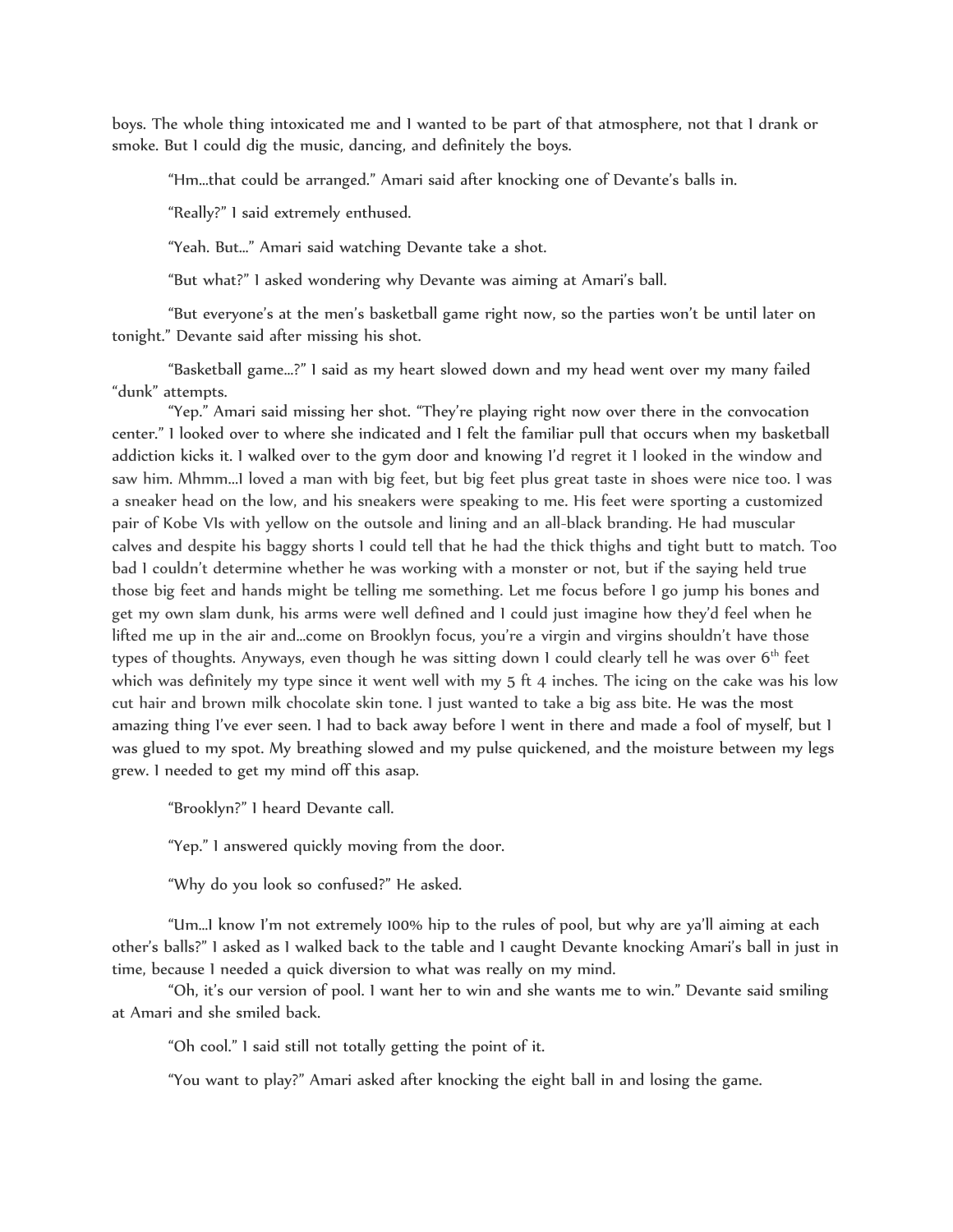"No thanks. I don't really know how to play." I said, mind still drifting back to the guy on the bench.

"Come on it's easy. We'll show you." Amari said putting her stick in my hand. "Now hold it like you're going to shoot." I took aim at the white ball ready to break, but Amari stopped me. "Why are you holding it so awkwardly? Here, try it like this. Now doesn't that feel better?"

"Yeah it does actually." I said as I hit the white ball and knocked two stripped balls in.

"Looks like I'm solids, and I thought you didn't know how to play, Miss Hustler." Devante said shaking his head at me.

"I don't know how to play. It's just luck." I said aiming at another ball and knocking it in. [30 mins later]

"Ok, you've beaten me five times and Amari four times. Are you sure you never played before, because there ain't that much luck in the world." Devante said looking at me.

"Well, my family is full of pool sharks, so I guess I got some of that in me too." I said with a shrug.

"Genetics. Wow that's crazy." Amari said smiling and shaking her head. Suddenly, the gym doors started to open and happy fans started walking out while cheering. "Looks like the game's over."

"And it also looks like we won. I guess you'll get your party soon." Devante said sitting down beside Amari. I had forgot all about going to a party, my mind had been on that basketball player for the last thirty minutes. Speaking of him, I opened my mouth to respond but I was stopped when I saw him walking pass. He was fine even up close.

"Hey Shaquor, good game." Said some broad in some tight red shorts, a white tank top, and wedges. Alittle dressy for a game don't you think?

"Thanks" he said and his thick lips parted to show thirty-two perfectly white teeth. The word rolled off his tongue like milk and honey, so smooth and sweet. That was the first time I heard his speak and I definitely longed to listen to him more. I along with the girl was too preoccupied by staring at him, so I was surprised when a girl spoke up beside him.

"Um...hello, do you not see me standing right here?" said a skinny light brown skinned girl with a small rounded butt. She had on some Levi jeans with a school spirit shirt, and some black strappy flat sandals. Her hair was cut short and she sported a pair of stylish glasses that did not hide her plain jane brown eyes. She was average looking to say the least.

"No, I didn't." the first girl said dismissively.

"Well, now you do so bye." She said with venom in her voice. The girl walked away and cast one last look at the guy before she disappeared out of my vision. "Who was she?"

"Noone, calm down Jonnae." He said bending down to tie his shoes. He still had on his uniform and the way his butt looked when he bent down to tie his shoes made me miss the tight shorts from back in the day, but it also confirmed my previous assumption about his butt. The girl was still pouting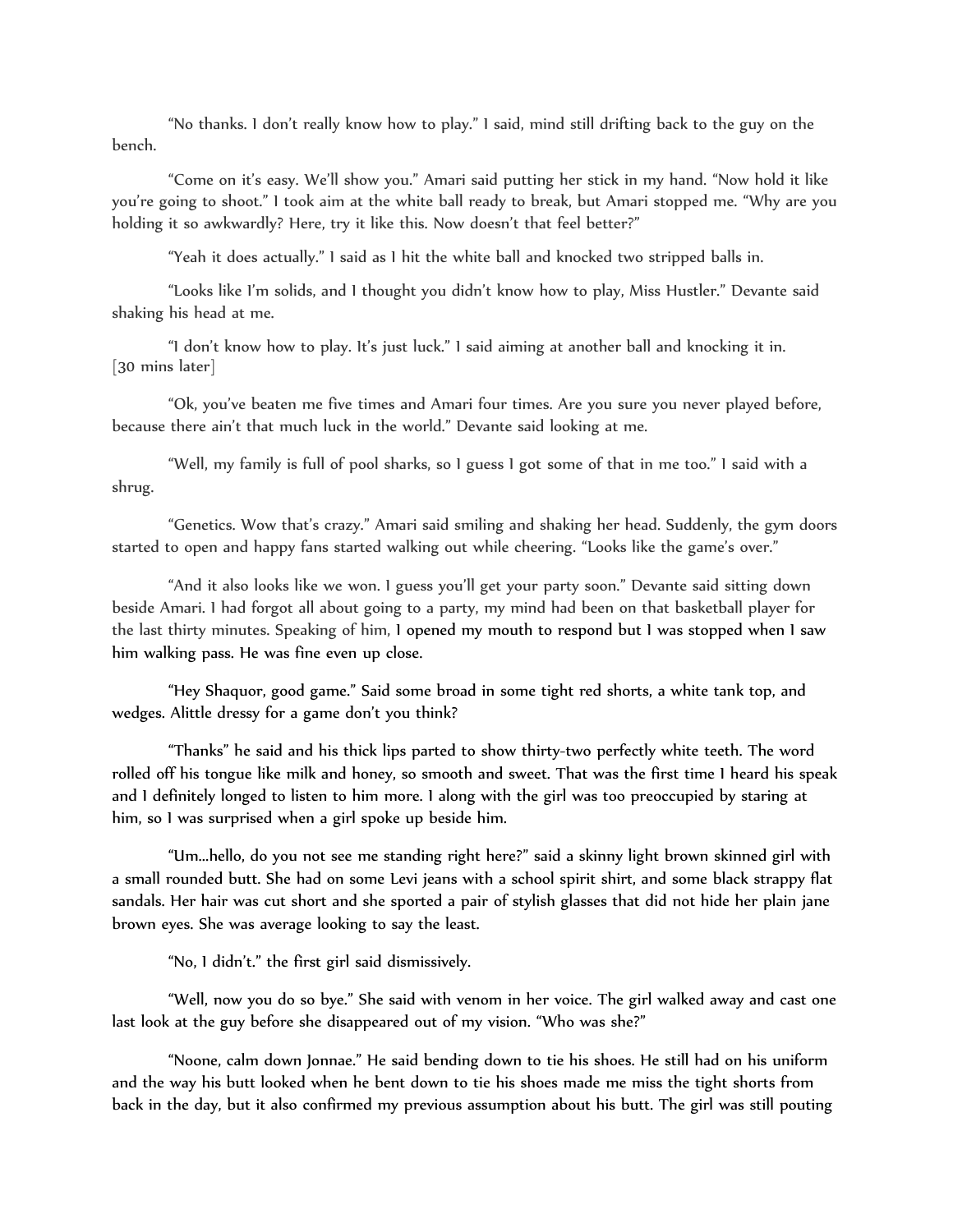when he stood back up and he was about to speak but he paused when he locked eyes with me. I wanted to look away, but I couldn't. He sized me up for a minute then winked at me, my breath stopped, and then he put his arm around her, and said, "let's go babe."

"So, does the team go to the parties?" I asked casually finally coming back to reality now that he was out of my sight. I wanted him, but Jonnae was going to be a problem. I could always look without touching.

"Did you really just ask that?" Devante said laughing.

"What you mean by that?" I asked slightly confused as to what was so funny.

"Nothing. It's just the team is the party. Most people here won't party unless the team is partying." Devante said shaking his head at the thought.

"Oh wow. Really? That's stupid. Give me some music and I can party by myself." I said being one hundred percent honest. I loved dancing.

"That's good to know. We need more people like you at this school." Devante said with a smile. I could tell that he was a sweet guy, so I knew it was sincere.

"Yeah. Too bad this isn't my first choice school." I said.

"What?" Devante said looking at me kind of upset.

"Her first choice is Norfolk State." Amari said looking just as upset as Devante.

"No, you have to come here." Devante said grabbing me by the shoulders. "This is the best school in the state of Virginia, besides we're here and we're cool."

"Aw, yeah, ya'll are, but I'll think about it. I promise" I said sincerely.

"Make sure you really do, Brooklyn. You click with us, and most people don't." Amari said standing beside me. I hugged them both. They were the sweetest.

[Two hours later….]

I was dressed and ready to go party. I had on a black v-neck with a pair of dark blue shorts. I paired it with my black DCs, some silver hoops, and an assortment of bracelets. My hair was pulled up into a high pony because I was going to kill it on the dance floor. Amari wasn't the partying type and Devante didn't want to leave her, so I went out with her friends, Ashton and Kelsey. They were party girls, yet they still loved their books also. My type of friends. Ashton was dressed in some black leggings with a blue crop top and blue sandals, while Kelsey was the dressiest one out of us. She wore a black pencil skirt with a silky green top, with black wedges.

I followed them on the long walk from their dorm to the location of the party. It wouldn't have been so bad had it not been raining, but what can you do, nature has a mind of its own. Once we got to the party it was in full swing and hella packed. We even had to wait in a line before we got in. That's how you know it's a good party. Eventually we got in and my jacket was completely soaked. I started to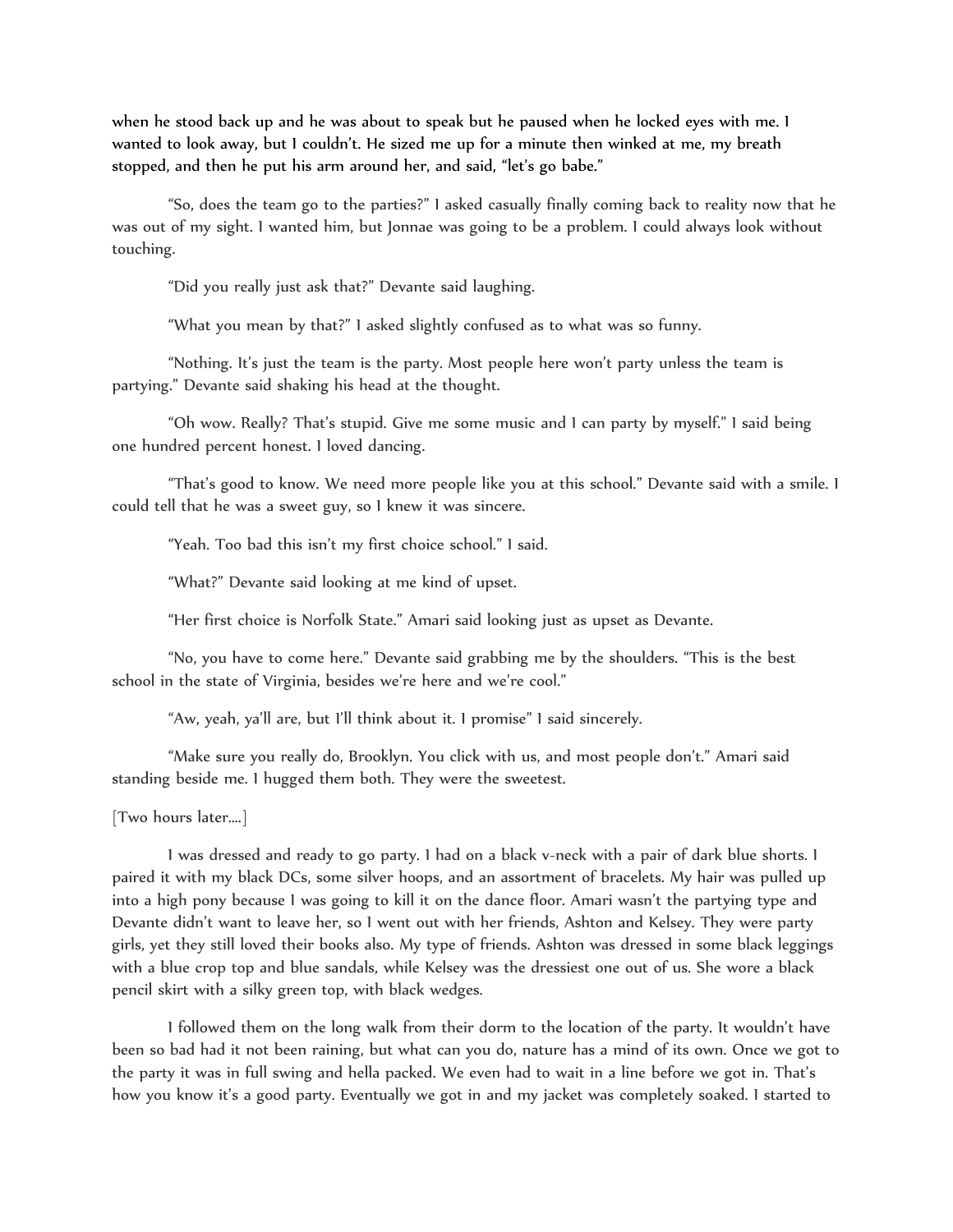second-guess my outfit choice, because I was a little cold. I backed up to let more people in and I mistook a very tall guy for the wall.

"So, you just going to put your wet jacket on me?" said a very deep voice behind me.

"Oh sorry." I said quickly moving forward and almost knocking a girl over.

"Watch it." She said moving away before I could decide between hitting her or apologizing.

"You good shawty." He said and after I removed my jacket he grabbed me by my waist and pulled me into him. "So, you gonna just stand there or are you gonna dance for me?"

"I'm in high school, so I'm sure that would be extremely inappropriate." I said thinking of a quick excuse and easing out of his grasp.

"I'm in high school too. Next?" He said smiling down at me and pulling me back.

"Then why are you here and why are you so big?" I asked rolling my eyes.

"I'm a football recruit. I'm trying to get a scholarship for it. Plus, the men in my family are all big." He said smiling at me. That's exactly when I thought I had caught him in a lie. I purposely disregarded the comment about his family.

"But they don't give out football scholarships here. They're only division two." I said shaking my head at him for lying to me.

"I never said I was getting one here. I'm a recruit at another local school. I have friends who go here though." He said. Damn, looks like I put my foot in my mouth, because his story was definitely starting to check out. "You thought I was lying to you didn't you?"

"Yeah. A little. I'm Brooklyn." I said holding out my hand.

"Terrance. Nice to meet you." He said shaking my hand while his other hand still remained on my waist.

"Nice to meet you too. Where are you from?" I asked not ok with the fact that this boy's hands were on my waist.

"I'm from Atlanta." He said with a smile and I noticed a small dimple.

"Really? That's interesting. What made you come all the way to VA?" I asked really shocked that someone from Georgia would want to move to the 804.

"I mean I heard good things about the teams down here and most of them are offering me a starting position. Most of the schools I have applied to in Georgia have red-shirted me, because not only does my family produce guys like me but so does my state." he said looking directly into my eyes.

"Oh true. That's probably a good reason, but I don't really know much about football. I'm a basketball girl myself." I said hoping he would get the hint and take his hand off my hips.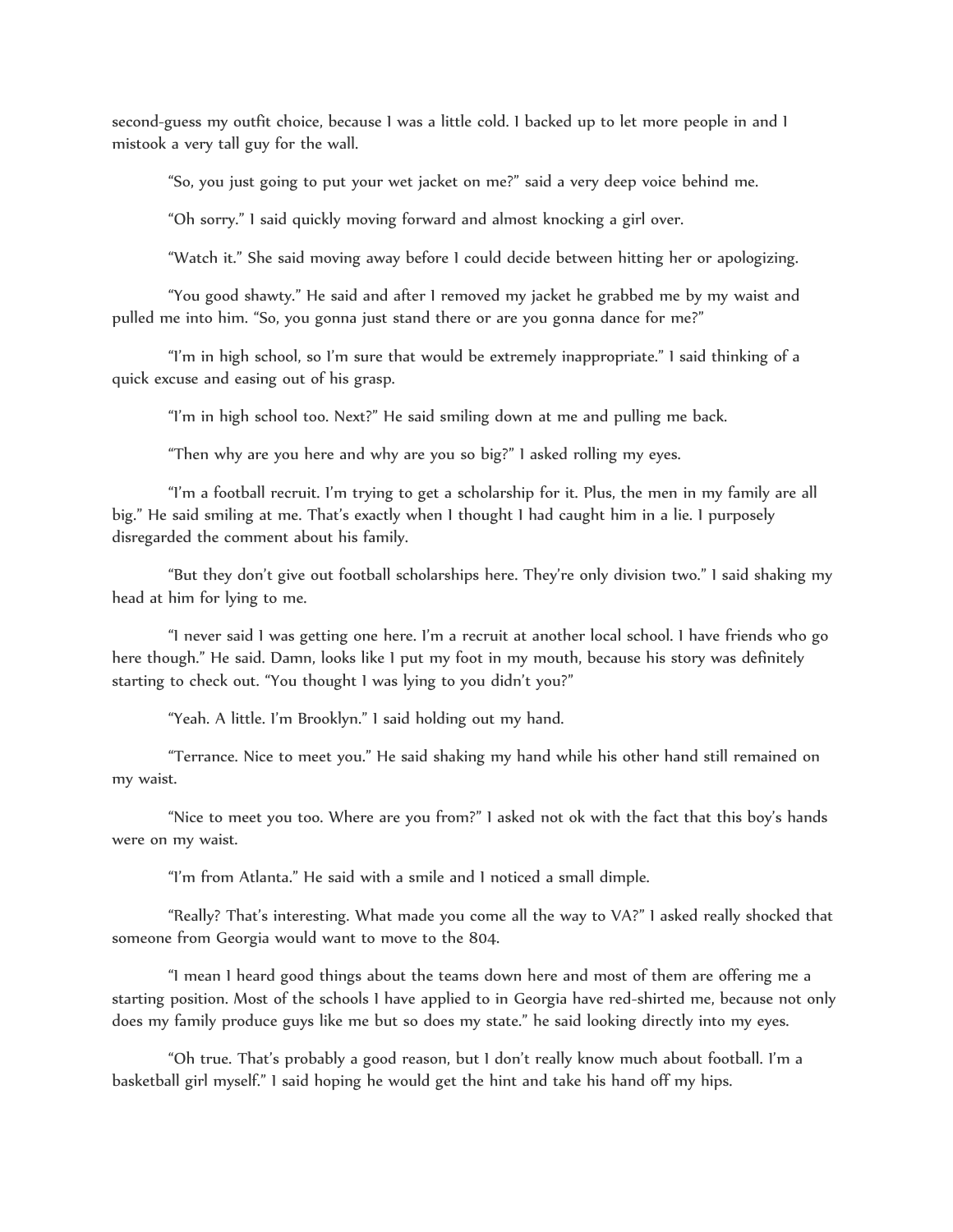"Oh true. So, what about that dance?" he said smiling at me.

"What dance?" I asked looking at him suspiciously.

"I mean now that we got all the formalities and excuses out of the way, are you gon throw it back or what?" he asked looking at me like stop acting dumb.

"I don't throw anything back sorry." I said folding my arms across my chest.

"Word. Well, what about the digits?" he asked finally letting my waist go.

I seriously contemplated what he asked. I mean he was really cute and very tall, and I loved tall boys. But he played football not basketball. I guess he could always be a back-up plan if I never got my dream guy. "Sure. Give me your phone." I said as I put my number in his phone, call my phone, and handed it back to him.

"Thanks. See you around cutie." He said as he walked towards the front of the party. As he did Kelsey and Ashton walked over to me.

"Are you ready to go?" Ashton said clearly looking uncomfortable.

"Sure. I don't see who I was looking for anyway." I said pouting.

"And who were you looking for?" Kelsey asked smiling at me.

"Oh no one in particular." I said trying to get her off my case. "Let's go."

We were walking out the door and down the path when we saw a commotion to our left. I saw that Jonnae girl from earlier, she looked angry and she was with him.

"Who was that girl and I'm not going to ask you again?" Jonnae yelled.

"She was nobody." He said cool as a cucumber.

"Then why were you dancing with her?"

"Because it was just a dance and you need to lower your voice."

"Oh, am I embarrassing you now?"

"No, you're embarrassing yourself. Now stop it."

"Don't tell me what to do."

"And why not? You do it to me all the time."

"Whatever, I'm tired of your groupies."

"Look, I'm not about to argue with you. I'm tired. I don't want to do this anymore."